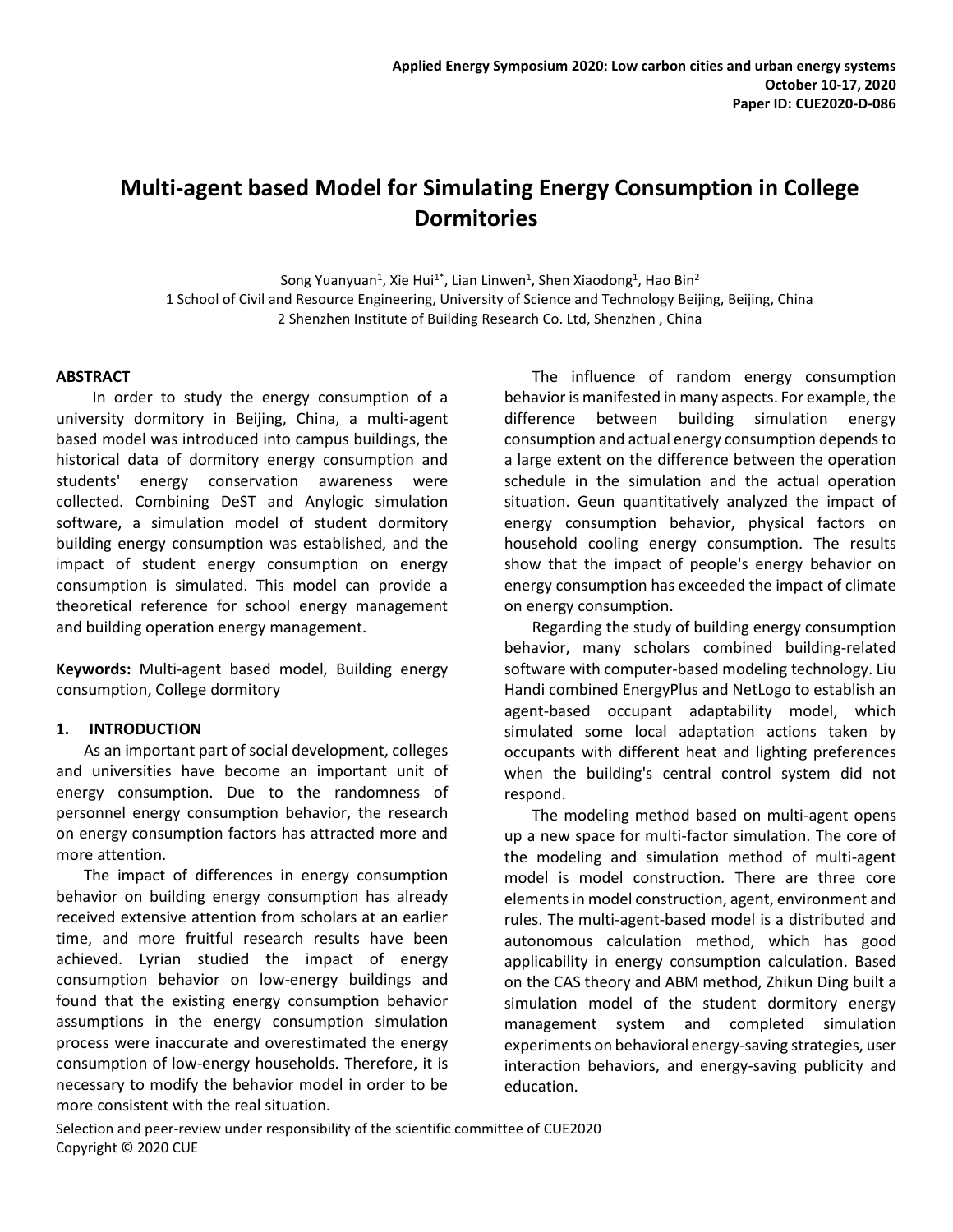## **2. METHOD**

Energy consumption behavior is an important factor causing uncertainty in building energy consumption, and the whole process of generating building energy consumption is a complex system evolution process. Agent technology could be applied in the building environment to resolve possible conflicts between energy consumption and occupants' behavior . Fig 1 shows the technical route of the model.

Taking the student dormitory of a university in Beijing as the research object, the relevant energy consumption data of the student dormitory was collected and analyzed, and the interaction law between students and other subjects in the dormitory was sorted out. The indoor temperature and illuminance were simulated by DeST, the result was used as the environmental basic data for energy consumption simulation. The dormitory energy consumption simulation model was constructed by Anylogic. Finally, the simulation model was checked, and conclusions were drawn.



Fig 1 The technical route of the model.

## **3. DATA COLLECTION**

Through the analysis and sorting of the energy consumption data of the student dormitory, the energy consumption characteristics of the student dormitory are determined macroscopically. In order to understand the situation of energy consumption in student dormitories, this paper built an energy consumption monitoring platform to monitor the situation of energy consumption in student dormitories. The experiment selected one male dormitory and one female dormitory, and performed hourly energy consumption monitoring for 7 consecutive days. Fig 2 shows the average hourly energy consumption of dormitories. It can be seen that, affected by the temperature and the situation of students in the room, the peak energy consumption of air conditioning in male and female dormitories appears at 11:00-13:00 and 17:00-19:00.

The setting temperature of the air conditioner in the male dormitory is lower than that of the female dormitory, and the male dormitory prefers to turn on the air conditioner all day, while the female dormitory prefers to turn on the air condition intermittently.



Even in the same dormitory, different students have different preferences. Fig 3 shows *the* energy consumption of sockets in a dormitory, the peak hours of student socket usage occur at noon and night. For example, students in bed 1 and 3 only use the socket at night. The students with bed 4 are used to studying in the dormitory, and the average power consumption of their sockets is higher than that of other students in the dormitory.





# **4. ESTABLISHMENT OF MODEL**

A three-story dormitory model was established in DeST, and the natural room temperature and light intensity of each dormitory were simulated and calculated. The simulation time step of the model is 1 hour. The system is divided into four parts: student agent, equipment agent, dormitory agent, and education department agent.

Through the analysis and sorting of the energy consumption data of the student dormitory, the energy consumption characteristics of the student dormitory are determined macroscopically. In order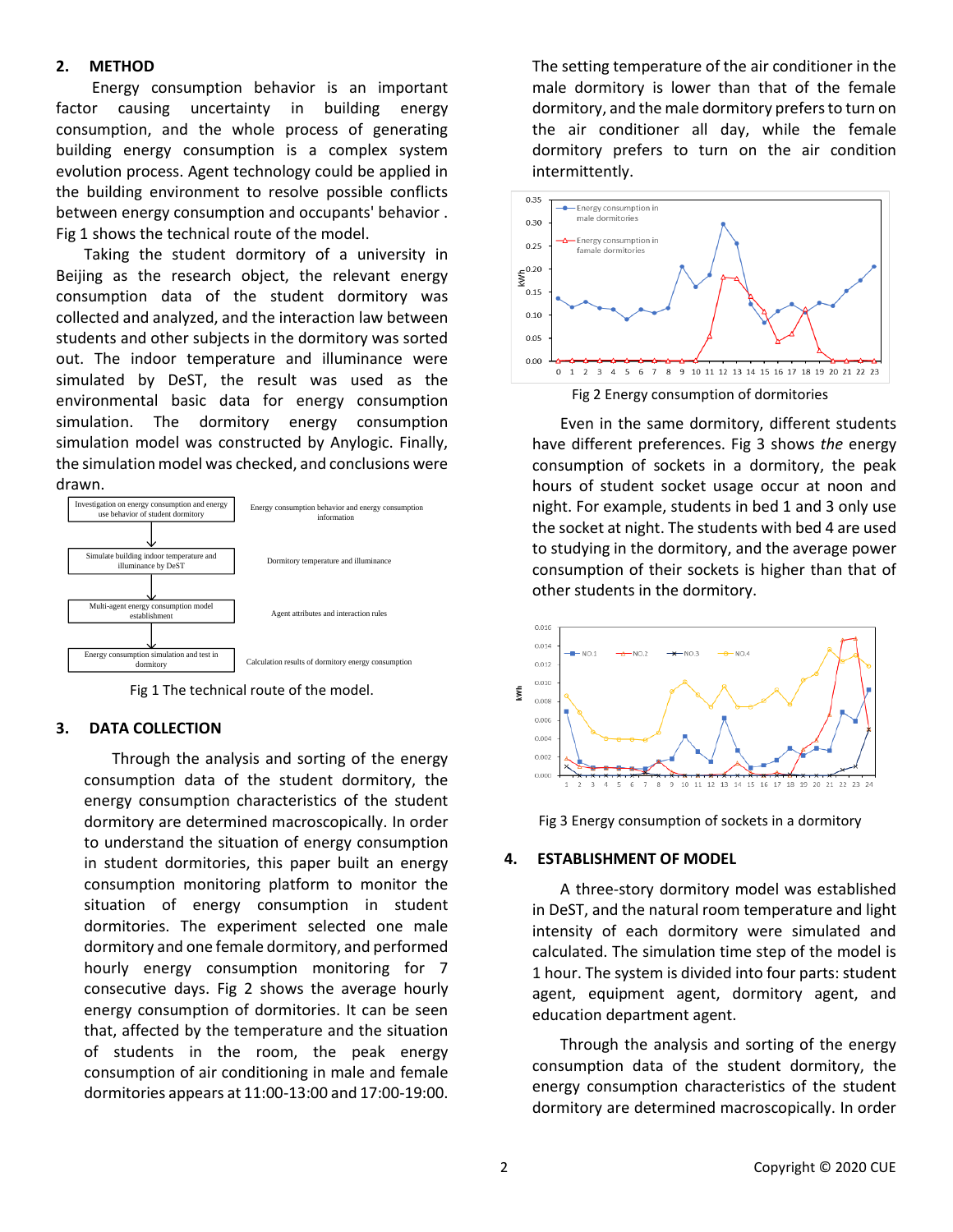to understand the situation of energy consumption in student dormitories, this paper built an energy consumption monitoring platform to monitor the situation of energy consumption in student dormitories. The experiment selected one male dormitory and one female dormitory, and performed hourly energy consumption monitoring for 7 consecutive days. Fig 2 shows the average hourly energy consumption of dormitories. It can be seen that, affected by the temperature and the situation of students in the room, the peak energy consumption of air conditioning in male and female dormitories appears at 11:00-13:00 and 17:00-19:00. The setting temperature of the air conditioner in the male dormitory is lower than that of the female dormitory, and the male dormitory prefers to turn on the air conditioner all day, while the female dormitory prefers to turn on the air condition intermittently.The total energy consumption of the dormitory building can be expressed as:

$$
E_{\text{total}} = E_{\text{havc}} + E_{\text{lighting}} + E_{\text{computer}} + E_{\text{others}} \tag{1}
$$

Where:  $E_{total}$  is the total energy consumption; *EHAVC*, *Elighting* ,*Ecomputer* ,*Eothers* are the HAVC, lighting, computer and computer energy consumption respectively.

Multi-agent energy consumption simulation model hierarchy diagram is shown in the Fig 4. This article defined the attributes and behavior rules of various agents, such as parameters, variables, functions, events, and state diagrams in each agent.



Fig 4 Multi-agent energy consumption simulation model

## *4.1 Student agent*

The behavior of students has a vital influence on the energy consumption of the dormitory. Different students have differences in energy-saving awareness. The level of energy-saving awareness affects students' behavior when using various electrical equipment. The parameters related to students include preference temperature, acceptance of energy-saving behavior, burnout index, device preference behavior. According to the level of energy conservation awareness, students are divided into three categories. In the use of electric lights, the difference in energy-saving awareness is reflected in whether students can do "whether the lights are turned off when people leave". In the use of computers, the difference in energy-saving awareness is reflected in whether to "turn off the computer in time after using the computer." In the use of air conditioners, the difference in energy conservation awareness is reflected in the "set temperature of the air conditioner" and "whether the air conditioner is turned off in time when leaving the dormitory at the end".

Students with high energy-saving awareness have a positive impact on surrounding students, and students with medium and low energy-saving awareness have a certain probability to switch to a more energy-saving state. When the model is initialized, the students enter their respective states according to the proportion, and the students who receive the information will choose to keep the original state or increase their energy-saving awareness. Due to the negative effects of the decline of some students' energy-saving awareness and the burnout period of their energy-saving awareness, students may even shift to lower energy-saving awareness. Fig 5 is the transition of students' awareness of energy conservation.



Fig 5 Transition of students' awareness

#### *4.2 Light agent*

The main parameter of the light agent is the power. The operating status of the lights is judged according to the presence of indoor personnel and energy-saving awareness. Dormitories with high energy-saving awareness will judge whether the lights are turned on based on the indoor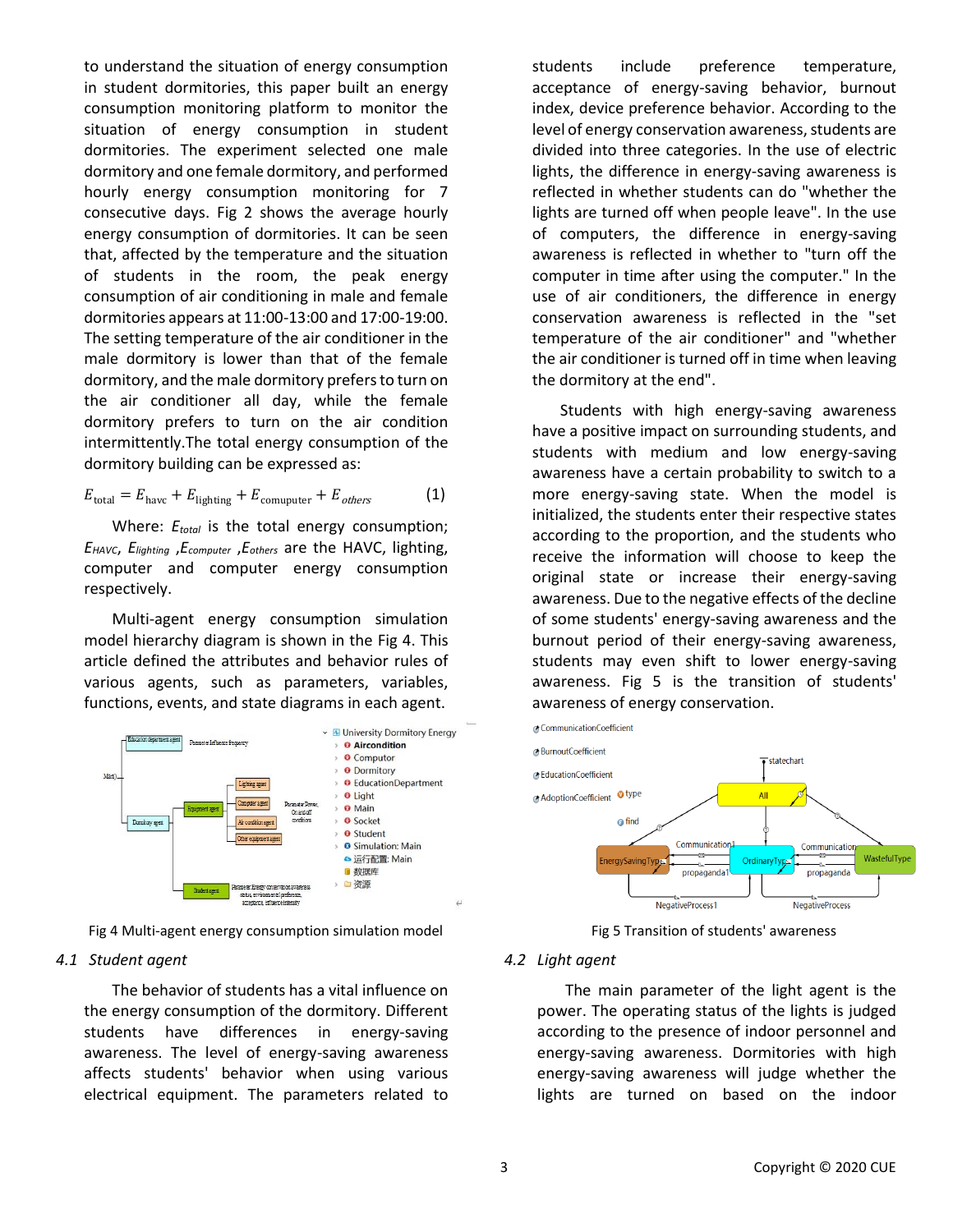illumination, while dormitories with low energysaving awareness will choose to turn on the lights throughout the day. The probability that the dormitory turns on the lights according to the illuminance can be expressed as:

$$
y = 0.008x + 0.544
$$
 (2)

Where, *y* is the probability of the light turning on, and *x* is the indoor illumination

## *4.3 Computer agent*

Computers mainly including three states: running, standby and shutdown. This paper used a combination of on-site measurement and questionnaire survey to evaluate the energy consumption behavior and energy saving potential of college students. The values of computer in different modes are shown in Tab 1.

Tab 1 The values of computer in different modes

| pattern | Computer power value/ W |         |         |  |  |
|---------|-------------------------|---------|---------|--|--|
|         | minimum                 | average | maximum |  |  |
| running | 20                      | 58      | 68      |  |  |
| standby | 14                      | 1.3     | 75      |  |  |

## *4.4 Air condition agent*

The power consumption of air condition in student dormitories is related to the indoor and outdoor environment, air conditioner power and operating time. It is judged whether the air condition is running according to the interactive result of the student agent and the air condition agent. If it is running, the opening time of the air condition is recorded and the corresponding power is selected for power consumption calculation according to the set temperature of the air condition. The probability of students turning on the air conditioner can be expressed as:

$$
p = \begin{cases} 1 - e^{-\frac{(T-u)^{1.5}}{5}}, & T > u \\ 0, & T \le u \end{cases}
$$
 (3)

Where, T is the indoor dry bulb temperature, and u is the temperature tolerated by students.

According to the set temperature and indoor temperature, the hourly energy consumption of the air conditioner can be expressed as:

$$
E = -0.0627T + 2.355\tag{4}
$$

Where, T is the setting temperature of the air condition.

#### *4.5 Dormitory agent*

The dormitory agent could count the information of the students in the dormitory. The dormitory agent plays a role of transmitting information between the student agent and the equipment agent. When the students use the equipment, they would pass the information to the equipment agent in the dormitory.

## *4.6 Education department agent*

The concept of delivering energy saving is regularly delivered by the education department agent. Students choose whether to accept the concept of energy saving according to their own acceptance and the frequency and intensity of publicity activities, so as to control the transformation of the energy-saving consciousness of the student.

# **5. RESULTS**

The main parameters of the model are shown in the Tab 2. The model can calculate the number of indoor students in each dormitory per hour and the energy consumption of various electrical equipment. Fig 6 shows the simulation interface of the multi-agent model of the student dormitory.

| Tab 2 The main parameters of the model |                      |                                         |  |  |  |  |  |
|----------------------------------------|----------------------|-----------------------------------------|--|--|--|--|--|
| Agent                                  | Parameter            | Value                                   |  |  |  |  |  |
| Light                                  | Power                | 0.0048 kW                               |  |  |  |  |  |
| Computer                               | <b>Running Power</b> | 0.0058 kW                               |  |  |  |  |  |
|                                        | <b>Standby Power</b> | 0.0015 kW                               |  |  |  |  |  |
|                                        | Preference           | $(26, 28)$ °C<br>H:                     |  |  |  |  |  |
|                                        | temperature          | $(23, 25)$ °C<br>M:                     |  |  |  |  |  |
| Student                                |                      | $(21, 23)$ °C<br>$\mathsf{L}$ :         |  |  |  |  |  |
|                                        | Tolerate             | $29^{\circ}$<br>н.                      |  |  |  |  |  |
|                                        | temperature          | $M: 28^{\circ}$                         |  |  |  |  |  |
|                                        |                      | $26^{\circ}$<br>$\lfloor \cdot \rfloor$ |  |  |  |  |  |
| Education                              | Coefficient of       | 15%                                     |  |  |  |  |  |
| department                             | propaganda           |                                         |  |  |  |  |  |
|                                        | Publicity frequency  | $\mathbf{1}$                            |  |  |  |  |  |
|                                        |                      |                                         |  |  |  |  |  |
|                                        |                      |                                         |  |  |  |  |  |
|                                        |                      | å<br>S.                                 |  |  |  |  |  |

Fig 6 The simulation interface of the model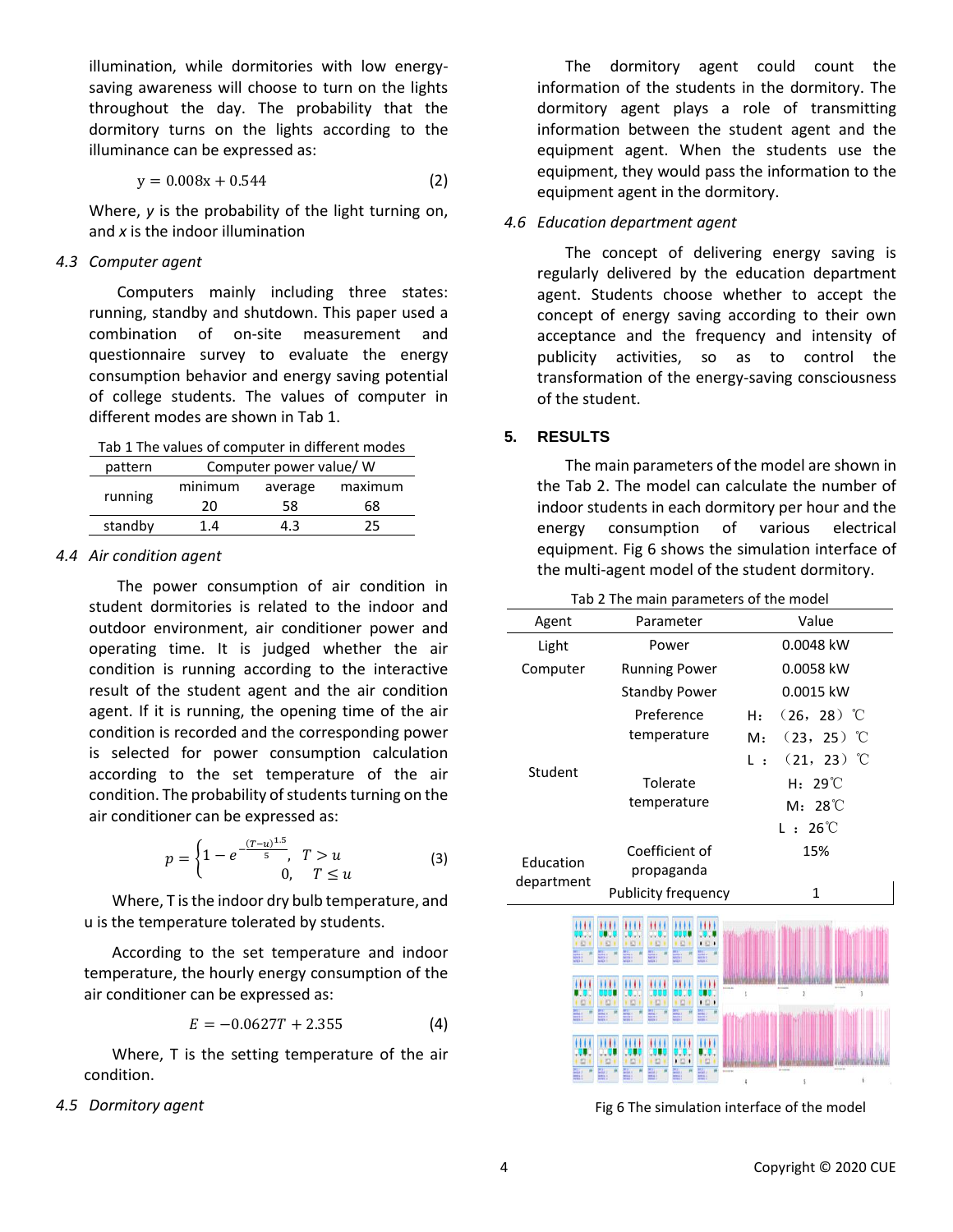## *5.1 Results of students' energy saving consciousness*

The initial number of students is set according to the survey ratio. In addition, the coefficients of various energy-saving communication methods for the transformation of students' energy-saving awareness are different. The simulation experiment observes the changes in the number of students in each state over time by changing the communication coefficient, energy-saving propaganda coefficient, and burnout frequency coefficient of personnel. Fig 7 shows the changes in the number of students in each state.



Fig 7 The number of students in each state.

Through the energy-saving awareness simulation experiment, the changes in the number of students in each state within 3 months are observed as shown in Tab 3. By comparing the data, it can be seen that for the same type of publicity and education method, increasing student participation in activities and increasing activity frequency will increase the energy-saving ratio, but the energysaving effect of increasing activity frequency is better than increasing student participation in activities.

|--|

| Coefficient    | Frequency  | Participation | NΗ | NΜ | NL |
|----------------|------------|---------------|----|----|----|
| interpersonal  | $1/m$ onth | 20%           | 28 | 26 | 18 |
| communicati    | $1$ /week  | 20%           |    |    |    |
| on             |            |               | 57 | 10 | 5  |
| Energy saving  | $2/m$ onth | 15%           | 28 | 24 | 20 |
| propaganda     | $1$ /week  | 15%           | 40 | 20 | 12 |
| <b>Burnout</b> | $2/m$ onth | 25%           | 35 | 16 | 21 |
|                | 1/week     | 25%           | 30 | 26 | 16 |

#### *5.2 Results of energy consumption*

The commonly used verification method for energy consumption simulation models is to compare the actual energy consumption values, and compare the simulated results with the measured results. By using a line chart to visually display the trend and overall characteristics of the data, and compare the output result of the model with the actual value. The results of the simulation of the total energy consumption are shown in Fig 8. The maximum energy consumption of the dormitory is 6.28kWh and the minimum value is only 1.24kWh within a week, indicating that the energy consumption behavior of people has a greater impact on the energy consumption of the room.



Fig 8 The result of the simulation of energy consumption

This paper proposes the RMSE and the ME to evaluate the accuracy of the model. Its mathematical expression is as:

$$
RMSE = \sqrt{\frac{\sum_{i=1}^{N} (O_i - \hat{O}_i)^2}{N}}
$$
(5)

$$
ME = \frac{1}{N} \sum_{i=1}^{n} |\varepsilon_{i}| = \frac{1}{N} \sum_{i=1}^{n} |\hat{O}_{i} - Oi|
$$
 (6)

Where,  $O_i$  is Energy consumption simulation results; $\widehat{O}_i$  is Energy consumption monitoring results; and N is total number of samples

The RMSE of the calculation results of the total energy consumption of the dormitory and the test results is 1.38, and the ME is 1.13, The energy consumption trends of the simulation results are similar to the actual monitoring results, and the model has certain practical significance.

## **6. DISCUSSION**

This article is based on students' energy consumption behavior, collected and analyzed the historical data of college dormitory energy consumption and students' energy conservation awareness. Relying on DeST and Anylogic, a multiagent modeling method is used to construct a simulation model of student dormitory energy consumption, so as to realize the coupling analysis of multi-agent energy consumption behavior and energy consumption simulation. In the future, the model can also be extended to the energy